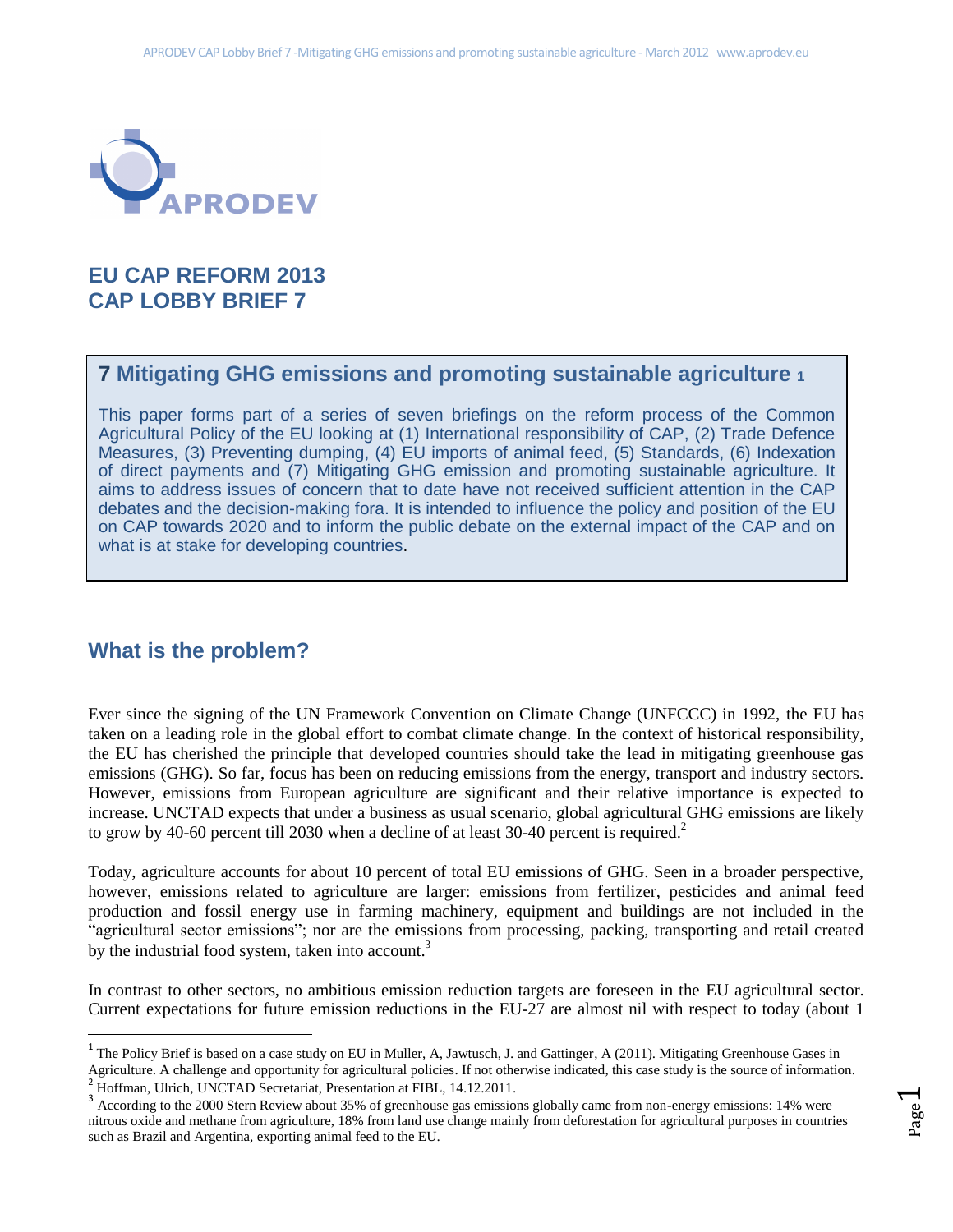percent by 2020).<sup>4</sup> The EU Roadmap 2050 aims at total emission reductions of 80 percent by 2050 but foresees no dramatic change in agricultural emissions. With expected declining emission from other sectors, agriculture is projected to be the single most emitting sector in 2050, accounting for about a third of total EU emissions.

The EU Common Agricultural Policy is the most important policy framework with strong influence on land use management across the EU. It has therefore a large potential to influence the scale to which European agriculture delivers public goods like contributing to climate change mitigation. However, climate change mitigation is not yet a specific target under the CAP and implementation of measures to support mitigation and the choice of adequate policy instruments remains at the discretion of the EU member states.

Reducing GHG emissions from European agriculture is an important objective that should be seen as a part of the international responsibility of CAP. In addition, agricultural practices and models promoted in the EU have an impact on agriculture in other parts of the world, and thereby also on agricultural GHG emissions in other regions. The substantial amount of feed for animals in Europe imported from other countries is an important example. Soybean production in Brazil is responsible for GHG emissions not only by way of direct production but also by direct or indirect land use changes. Any solution proposing GHG emissions cuts in Europe while simply 'outsourcing' GHG-intense production to other countries must be discarded. Another way by which European agriculture influences agriculture in other regions is through the research agenda. Therefore, it is a part of the international responsibility of the CAP to drive a transition towards a sustainable and thus 'climate-smart' agriculture.

Obviously, mitigation of GHG emissions is only one aspect of a sustainable agriculture and should be an integral part of a broader transformation of agriculture and the food system, from unsustainable practices of monocropping to systems of reproductive ecological capacity and multifunctionality of agriculture. There is a real risk that measures proposed to cut GHG emissions are used to perpetuate unsustainable intensification practices. Therefore, climate change mitigation must be an integral part of good ecosystems practice. Climatesmart agriculture is not per se sustainable. Only measures that reduce GHG emissions *and* promote sustainable soil and water management can contribute to reproducing ecosystem functioning and efficiency and be considered a win-win situation.

# **The current situation**

EU agriculture is responsible for 540 million tonnes of CO2-eq in GHG emissions, the majority of which is nitrous oxide emissions from fertilized soils and methane emissions from enteric fermentation in ruminants and manure management. The largest emitters are France (104.6 million tonnes), Germany (57.4), Spain (56.6), United Kingdom (54.1) and Italy (45.9). These five largest emitters of agricultural GHG account for 60 percent of the EU total of the agricultural sector.

Over the last two decades (1990-2008), agricultural sector emissions in the EU-27 fell by about 20 percent, mainly due to a reduction in the livestock numbers (by 25 percent), more efficient fertilizer application (a decrease of 25 percent in fertiliser use) and due to improved manure management. These reductions were partly due to CAP reforms, e.g. the shift from production based support to area payments or the rule for set-aside land in force until 2009, but other policies such as the Nitrates Directive were equally important.<sup>5</sup>

Environment-related issues such as resource depletion, biodiversity and climate change have received increasing attention during the past decade of CAP reform. Since 2005, direct payments are subject to the fulfilment of compulsory requirements, the so-called cross compliance requirements based on environmental, public, animal and plant health, and animal welfare aspects. However, none of those criteria are directly linked to climate

 $\overline{a}$ 

<sup>&</sup>lt;sup>4</sup> Expected reductions for the EU 15 by 2020 are 4 percent.<br><sup>5</sup> See European Commission (2009a) White Paper: Adapting to climate change: towards a European framework for action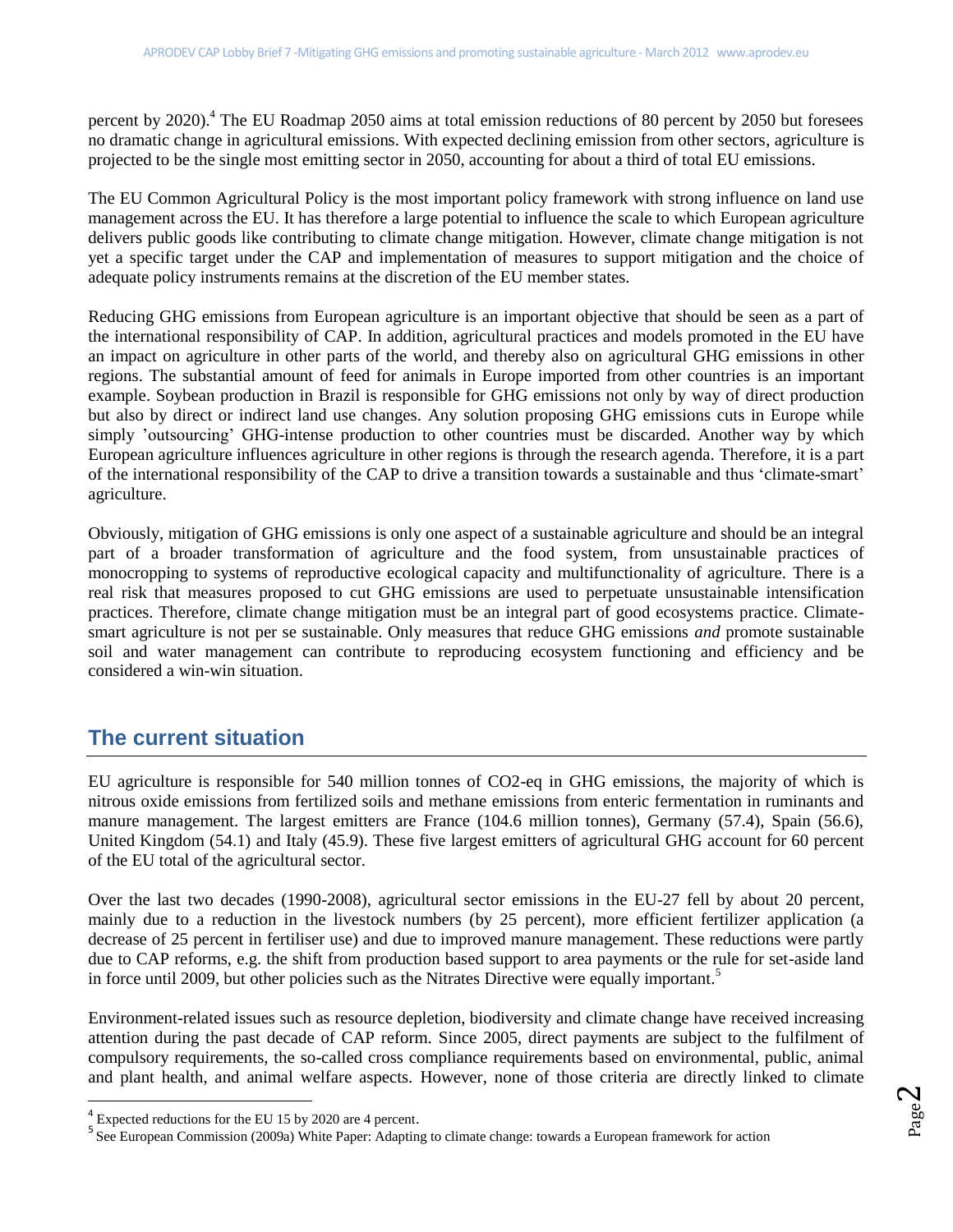change mitigation. In addition, member states have to ensure that agricultural land is maintained in line with the Good Agricultural and Environmental Condition (GAEC).<sup>6</sup> These standards aim at reducing soil erosion, maintaining soil organic matter and soil structure, and avoiding deterioration of habitats. Due to the focus on soil organic matter, these standards are of climate relevance. In the CAP Health Check from 2008,<sup>7</sup> climate change mitigation was not directly mentioned; there was reference only in relation to measures that are beneficial to the climate and the environment under the current pillar 1measures of CAP.

Cross compliance is defined by the Council regulation in  $2003<sup>8</sup>$  which makes crop rotation a mandatory requirement under Good Agricultural and Environmental Conditions (GAEC), 'where applicable'. Later on, GAEC rules were changed and the Council Regulation in 2009 made crop rotation voluntary under GAEC. However, it is highly important to keep the reference to crop rotation as part of the GAEC and to ensure that the crop diversification element is upgraded in order to effectively deliver on climate change mitigation.

The situation in CAP 2007-2013 is somewhat better for rural development under pillar 2 where several measures have a clear mitigation benefit, although not aimed at mitigation in the first place. The farm modernisation support (Axis 1) can improve the efficiency of energy use, fertilizer application and manure management. Axis 1 also allows support for renewable biomass energy and in particular local biogas production.<sup>10</sup>

Under Axis 2, payments for improved soil management and fertiliser application are available, that potentially may lead to increased soil carbon sequestration and reduced nitrous oxide emissions from soils. Several of these measures are part of the 2007-13 national Rural Development Plans. Payments for the provision of public goods, such as biodiversity, water quality, water availability, soil functionality, air quality, resilience to flooding and fire and climate change mitigation are an important aspect of the CAP 2007-2013. They are provided under pillar 2 (Axis 2), agro-environmental measures, which in 2009 received 4.7 billion Euro. This may have slowed down environmental degradation, but current levels of spending on environmental public goods are insufficient to meet EU targets and societal demands.

Many farming systems and practices have considerable potential for climate change mitigation. The most important are those practices that increase soil organic matter such as use of organic fertilizers, reduced tillage, optimized crop rotations, increased use of leguminous plants and other practices that reduce soil nitrous oxide emissions and external nitrogen inputs.

The European Climate Change Programme (ECCP) is the most important climate change policy in the EU. The mitigation potential of agriculture and soil carbon sequestration has been assessed by ECCP working groups but these findings have not been used to mainstream climate resilience into the Common Agriculture Policy.

A draft EU directive on soil was introduced in 2006 by the European Commission but has been blocked by individual member states since then. On 13 February 2012, the Commission published a report on the state of EU soil which demonstrates that EU soil degradation is increasing when it comes to soil sealing, desertification, salinisation, soil erosion, landslides, loss of biodiversity and soil contamination.<sup>11</sup> Unless a directive on soil is adopted and explicitly addresses and supports the mitigation potential of soil carbon sequestration, the EU's agriculture policy cannot be considered yet to have integrated climate change concerns.

 6 These are listed in the SMR - Statutory Management requirements and the GAEC- Good Agricultural and Environmental Conditions. See [http://marswiki.jrc.ec.europa.eu/wikicap/index.php/Cross\\_Compliance;](http://marswiki.jrc.ec.europa.eu/wikicap/index.php/Cross_Compliance)<br><sup>7</sup> Such as the abolishment of support for livestock on a per head basis, thus reducing incentives to increase and maintain high livestock

numbers, or a decoupling of direct payments from specific production under the "Health Check".

<sup>8</sup> See Council regulation (EC) No 1782/2003 of 29 September 2003

<sup>9</sup> Council Regulation 73/2009 of 19 January 2009

<sup>10</sup> Biogas production is highly controversial in certain contexts. For example, in Germany the massive support for biogas has led to the so called maize deserts and some biogas plants have a negative energy balance. While using residue from processing or manure management in a biogas plant makes energetically more sense. Again, crop rotation is of great importance.

<sup>&</sup>lt;sup>11</sup> See COM (2012) 467 final at http://ec.europa.eu/environment/soil/pdf/COM%282012%2946 EN.pdf (point 3.2. p ff)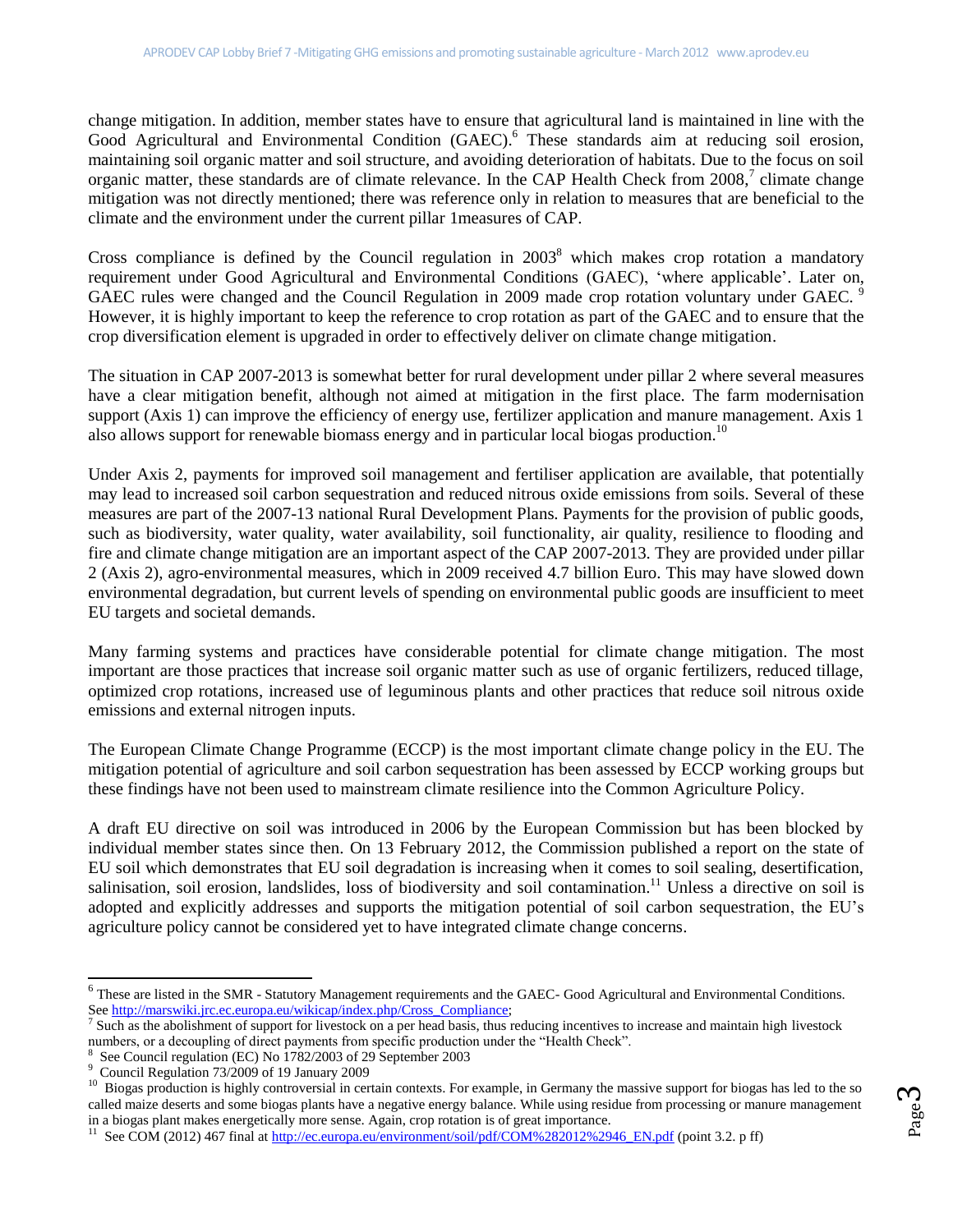In the Commission Communication from 2010 on post-2013 CAP towards 2020, the Commission lists climate change and environmental challenges as one of three key challenges in agriculture.

The European Parliament Resolution on CAP towards 2020 from 23 June 2011 believes that "agriculture is well placed to make a major contribution to tackling climate change" (Art 3) and that "the agricultural sector has a crucial role to play in the fight against climate change, in particular by reducing its own greenhouse gas emissions" (Para H). $^{12}$ 

The legislative CAP reform proposal by the Commission from October 2011 makes the overall environmental performance of the CAP a key element and introduces "agricultural practices that are beneficial for the climate and the environment" as a requirement for all farmers.  $13\degree$  These measures go beyond existing cross-compliance and include three new greening components of crop diversification, maintenance of permanent pastures and ecological focus areas (EFA). Only farmers that implement these greening components qualify for receiving 100 percent of direct payments under pillar 1. Otherwise, 30 percent of the annual national ceiling will be removed. However, if greening components were truly mandatory then farmers would not receive the basic income payment (of 70 percent) unless they comply with all the greening measures.

Current discussions to strengthen the greening component in the CAP Reform 2013 suggest making greening components fully mandatory for any pillar 1 payments or/and to expand greening measures, for example from crop diversification to crop rotation. Others want to maintain and provide more flexibility to pillar 1 suggesting a menu approach, raising of GAEC standards and enhancing cross compliance, or introducing flexibility at farm level by way of a 'green by definition' approach. Pursuing greening in pillar 2 however means that greening depends on increased budget allocations and the discretion of EU member states. A pillar 2 approach is also unlikely to ensure that the whole of the territory is covered and may mean that those areas worst hit by environmental degradation may suffer further.

## **Our proposal**

 $\overline{\phantom{a}}$ 

Although climate mitigation plays an increasingly important role in the CAP discussions, a clear vision for climate change mitigation in agriculture is needed. Significant mitigation potential of agriculture can only be achieved if the CAP adopts an explicit and clear strategy which abandons the continuation of business as usual (using a modified BAU approach of doing more with less) and puts a stop to attempts to green wash the agricultural sector (more technological innovation and green inputs).

Clear and ambitious targets for sustainability and GHG mitigation should be set in terms of increased soil carbon levels, closed nutrient cycles, increased cultivation of leguminous crops, increased crop rotation, less monoculture and decreased concentration of large animal units with insufficient linkage to the available agricultural land. CAP funds should be used to stimulate farmers to achieve these targets, as payments for public goods provision and/or as part of cross compliance criteria.

Mitigating GHG emissions should be introduced in the cross compliance criteria of pillar 1. Climate change mitigation is a part of the international responsibility of CAP and as such cannot be considered simply a national or even only Union-wide interest. Keeping incentives for such measures in pillar 2 means they will continue to be optional and partly financed at the national level.

> Page 4

<sup>12</sup> EP Resolution on CAP towards 2020 from 23 June 2011 (2011/2051 (INI)

<sup>&</sup>lt;sup>13</sup> See EC CAP Regulation on Direct Payments, Chapter 2, Article 29 -32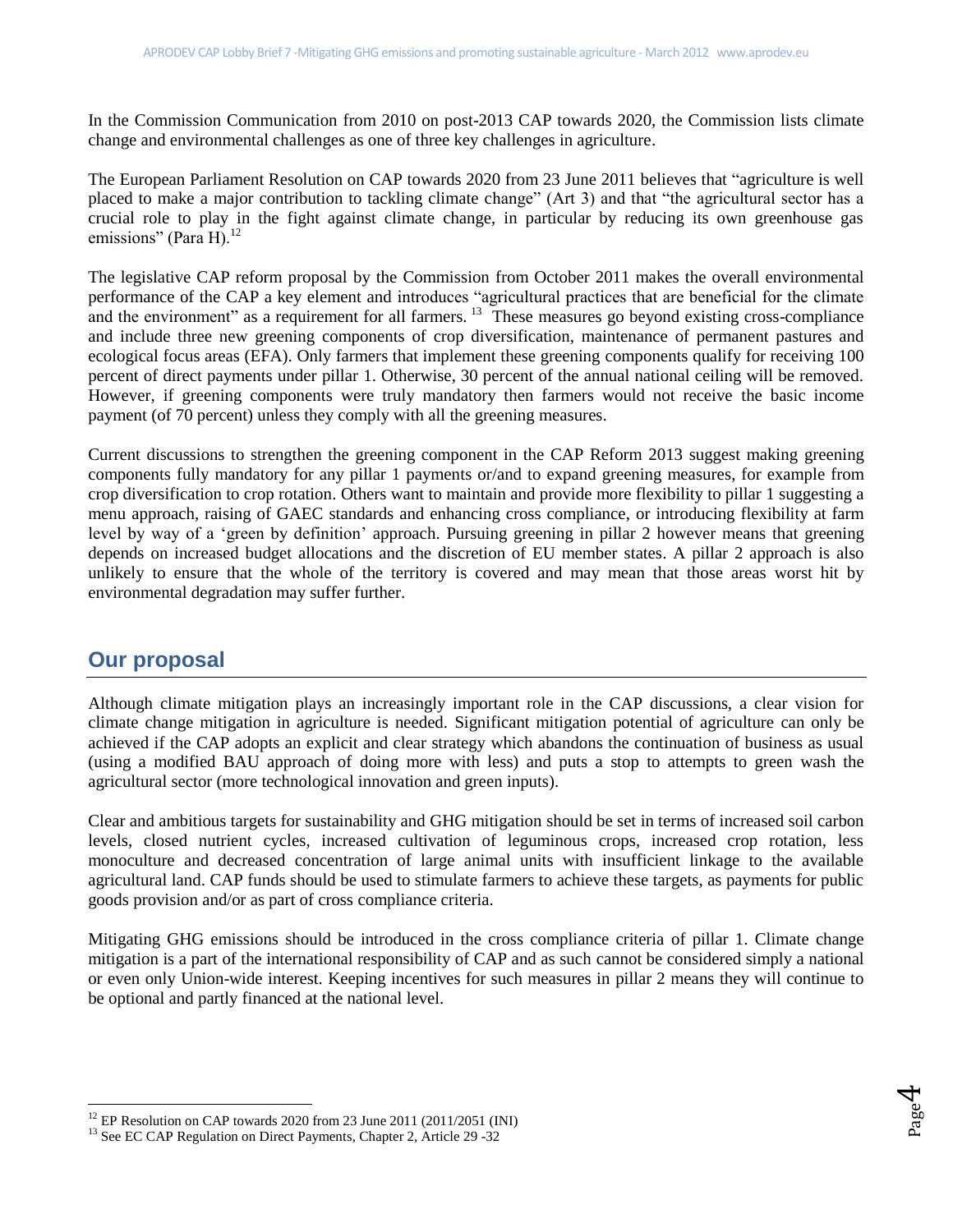It has been suggested that agriculture should be included in the EU Emissions Trading Scheme (ETS). However, there are considerable uncertainties regarding measurement and verification of soil carbon.<sup>14</sup> Agricultural policies rather than carbon markets must be used as policy instruments to promote mitigation in agriculture, because this is how and where broader sustainability aspects of agriculture can be taken into account.<sup>15</sup>

## **Specific recommendations**

#### **Increasing soil carbon**

Support and promote measures that increase humus content and prevent soil erosion like tillage practices. Substantial parts of agricultural land are still prone to erosion because of slope exposure or poor soil aggregation (e.g. sandy texture) and need to be managed adequately.

### **Closing nutrient cycles**

Develop fertiliser strategies at national level which aim at prioritising manure and other organic fertilizer types. Make use of organic manures at least for basic fertilization before applying mineral fertiliser and include this measure under cross compliance. Develop the recycling of organic refuse from households (kitchen refuse, green waste from gardens, lawns, etc.) at EU-wide level.

## **Promote eco-intensification**

Use lime systematically to improve neutrality of soil (non-acid and none alkaline pH level) for a more efficient use of the existing levels of phosphate in the soil and tackle and prevent pollution in rivers and seas. Reverse the trend of disproportionate overuse of nitrogen to other macro nutrients. Build up soil organic matter (Soil Land Management Technologies) and soil and water conservation (SWC) technologies.

### **Improve crop rotation**

l

Keep crop rotation as a part of the GAEC and upgrade crop diversification elements in the CAP greening components to effectively deliver on climate change mitigation. Crop rotation should consist of a minimum of three and even better four crops and include leguminous plants, including trees.

#### **Increase the cultivation of legumes**

Re-incentivise leguminous crop production in Europe. Include nitrogen-fixing legumes as an integral part of European agriculture. Reverse the trend of maize cropping which has displaced legumes in central European agriculture and led to soil carbon losses. Provide incentives under CAP to increase growing grain legumes in crop rotations in Europe which will also influence land use in North and South America where soybean monocultures are leading to huge greenhouse gas emissions.

#### **Reduce the emissions from the livestock sector**

Decrease the demand for meat, through reduced meat consumption, which is the most effective way to cut GHG emissions. Improve manure management and reduce the number of animals to contribute to methane reduction in the livestock sector. Put animals back from the factory to the farm. Keep grazers on grass and roughage material, which prevents adverse effects on animal welfare from feed additives, and can contribute to maintaining marsh

 $14$  Linking agriculture to carbon markets is a highly controversial issue in the global context; negotiations about how to include agriculture in the UNFCCC have only just started. As mentioned above it remains questionable if this is the right way forward, especially for smallholder farmers in the South. See also the EAA submission to UNFCCC on 5 March 2010 on Subsidiary Body for Scientific and Technical Advice.

<sup>&</sup>lt;sup>15</sup> Another reason for caution is the question of systems boundaries. For example, will soya produced in Brazil and used in Europe to feed its livestock sector count as European or as Brazilian agricultural GHG emissions? The definition of system boundaries at national and global level will make a huge difference in any trading scheme. Also, the inclusion of agriculture in ETS may disincentives emission reduction in other sectors.